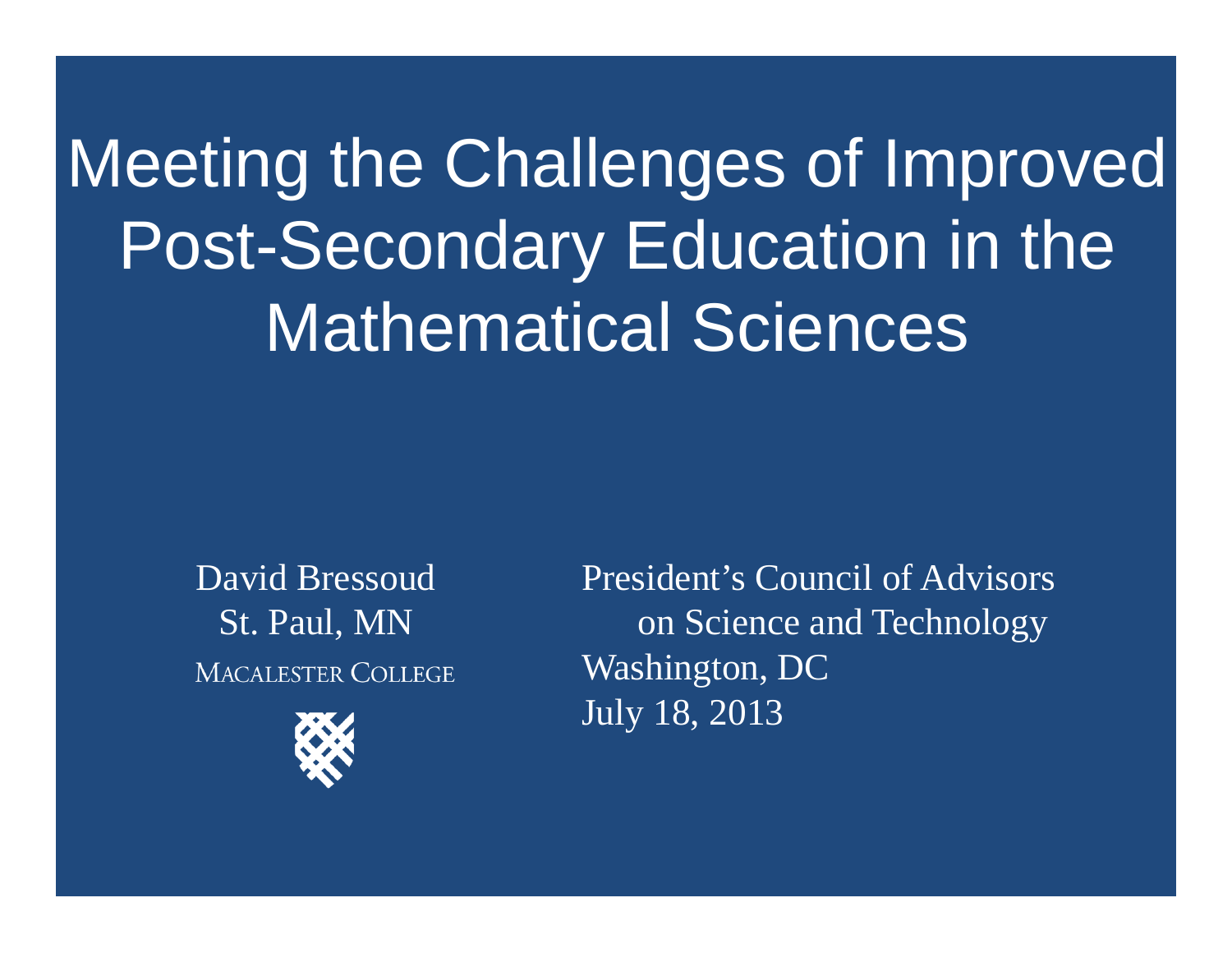## **NSF-sponsored study of Characteristics of Successful Programs In College Calculus**<br>Calculus Surveys Calculus Case study visits to 16 (administered both start and end of Fall 2010) • 213 Colleges and Universities • 502 Instructors representing o 663 Calculus I classes "successful" programs (Fall 2012) PI: David BressoudCo-PIs and Project Leaders:

o 26,257 Students

• 14,184 Students

Linda Braddy (MAA) Marilyn Carlson (Arizona State) Eric Hsu (San Francisco State) Sean Larsen (Portland State) Vilma Mesa (U. Michigan) Chris Rasmussen (San Diego State)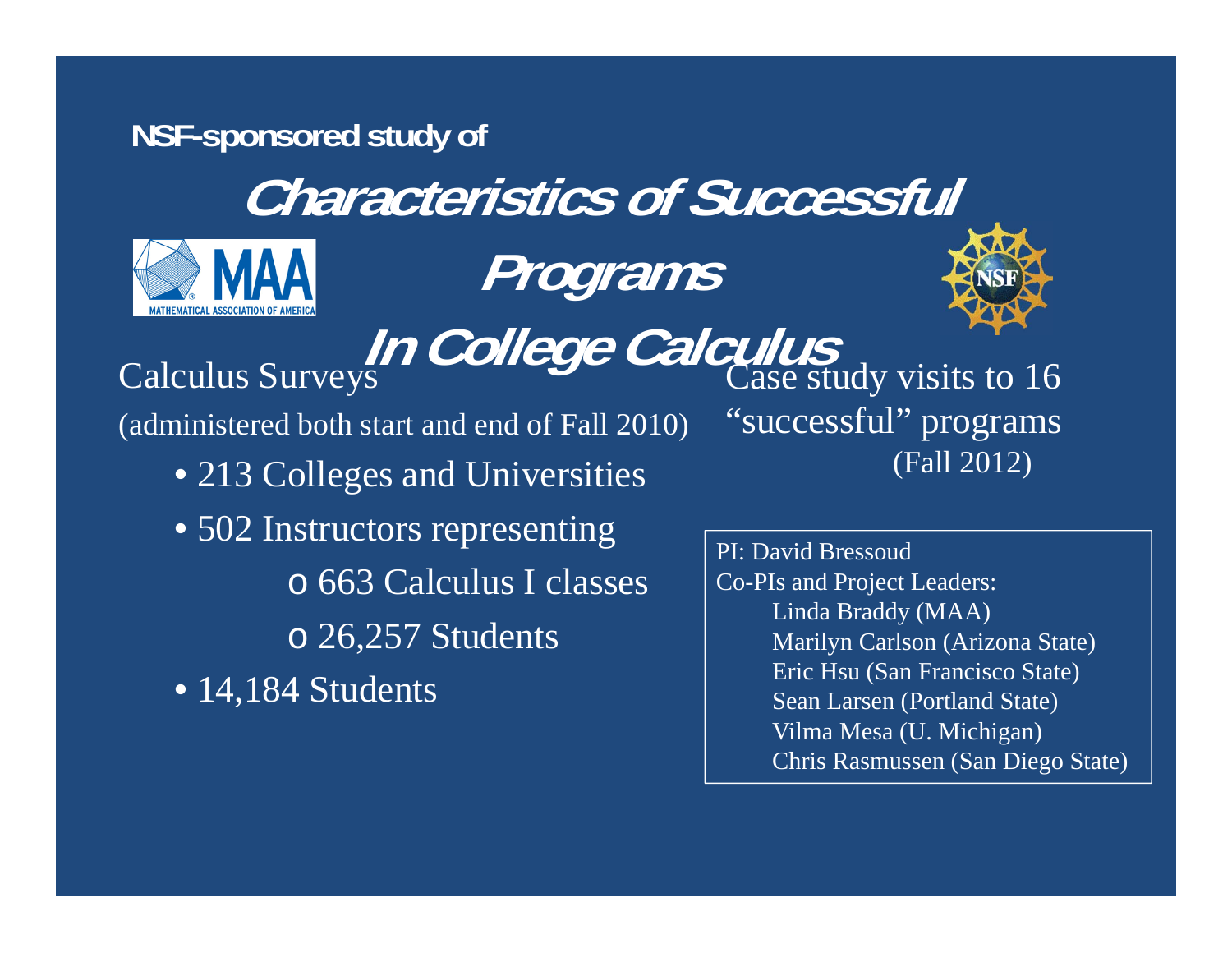



Data from CSPCC Study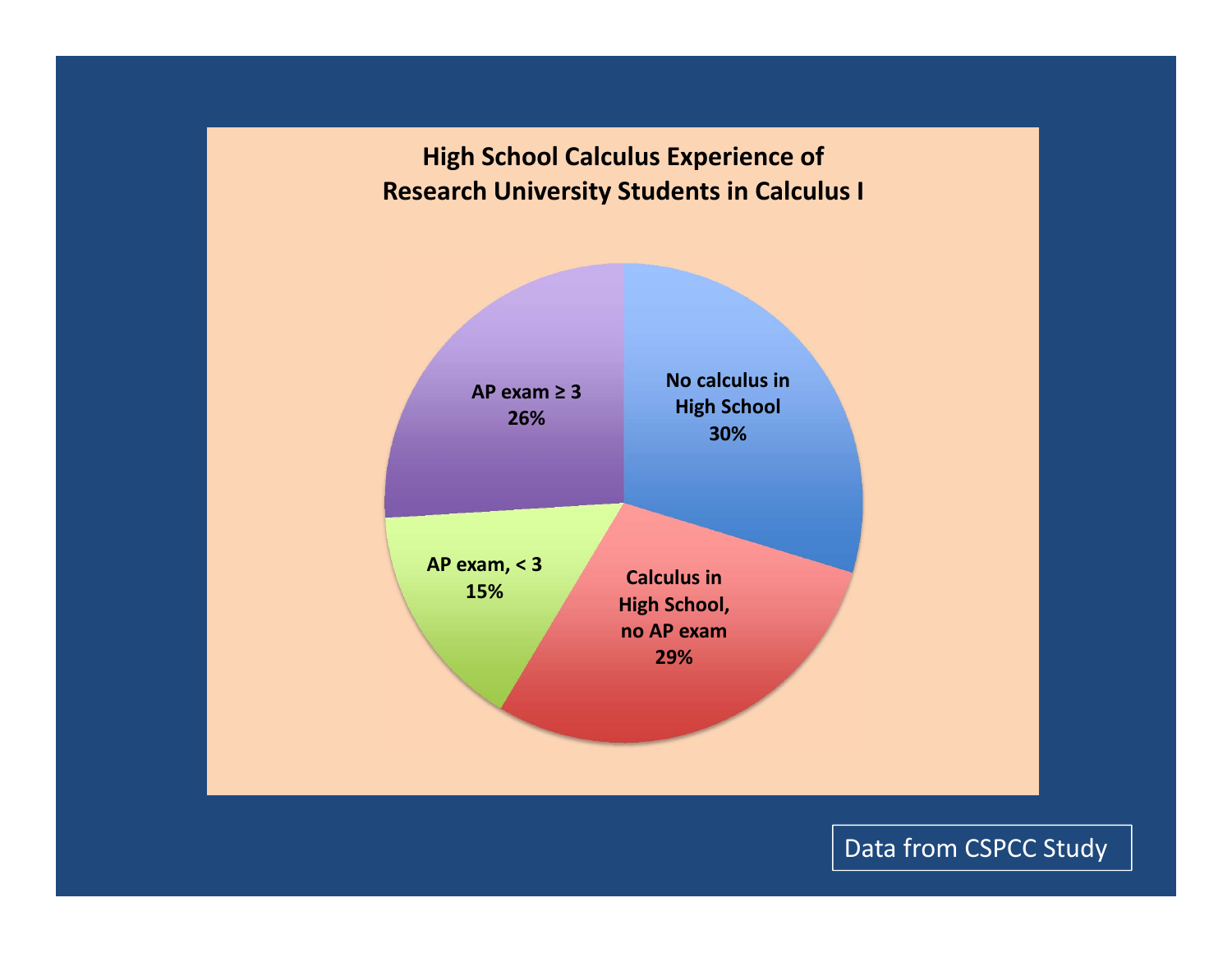

Data from CBMS and College Board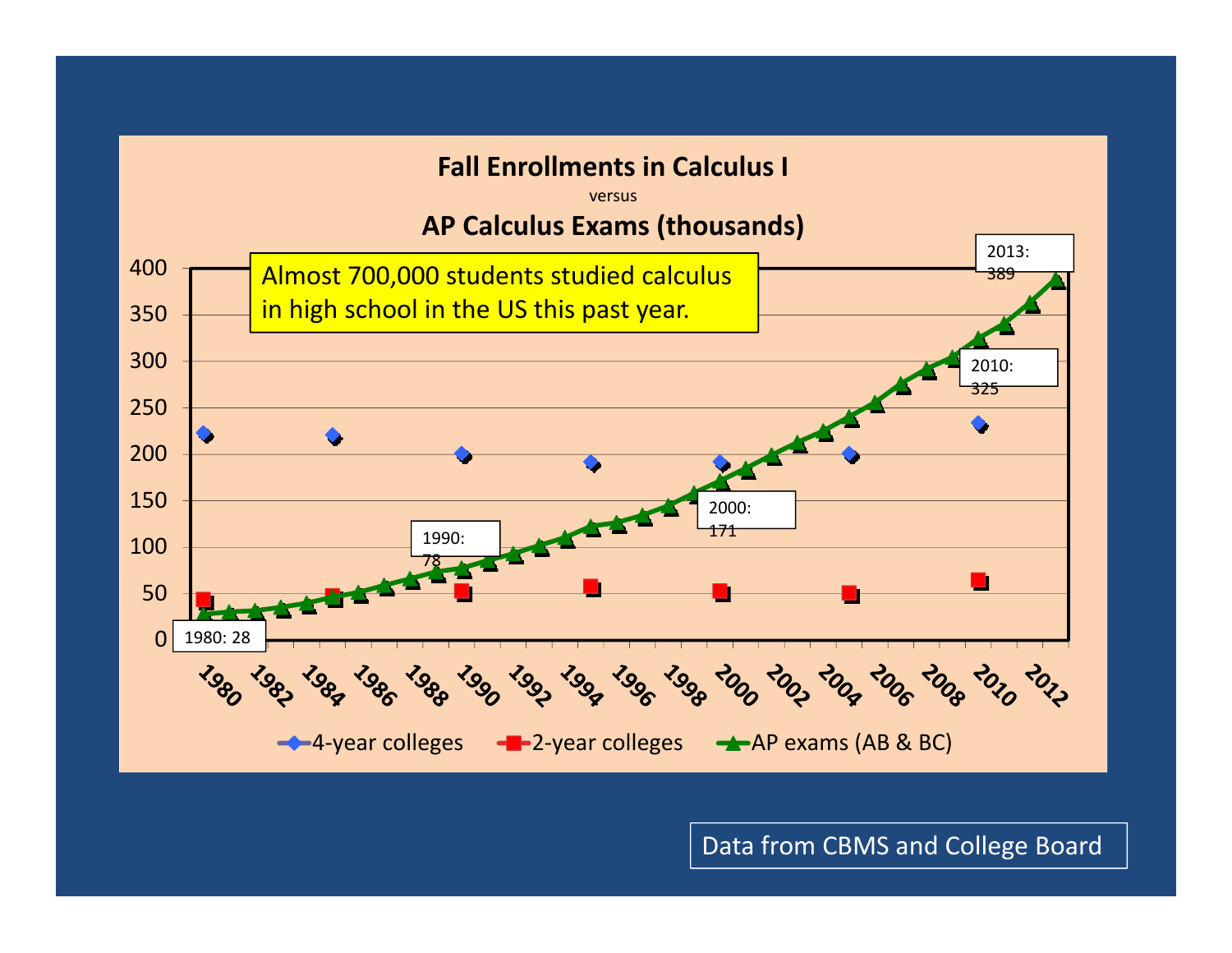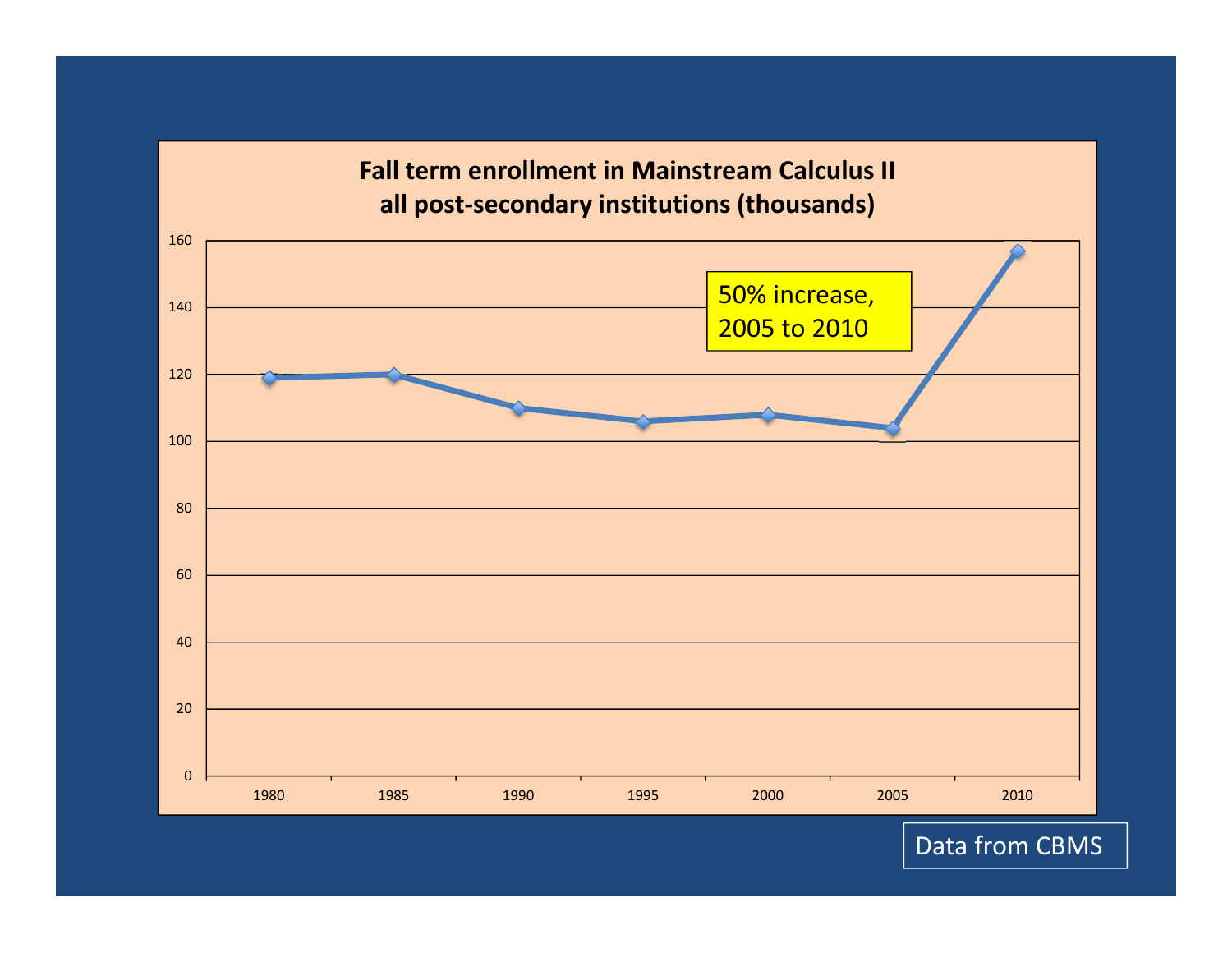

Data from HERI